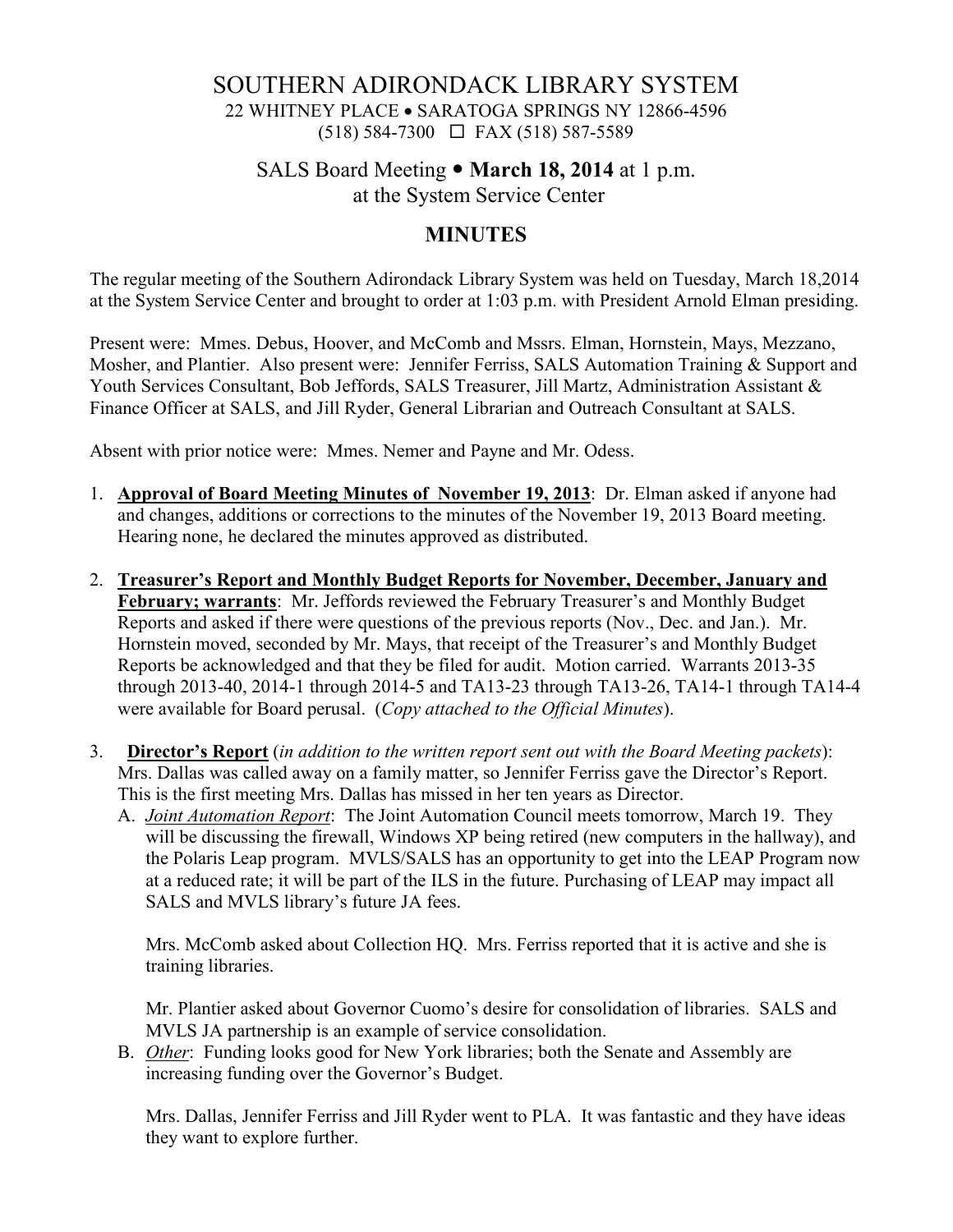*SALS Board Meeting Minutes, March 18, 2014……………………………………………………..……..2* 

Mrs. Dallas presented a program on policies, and has received emails expressing interest in NYLTO.

Mrs. Dallas met with the Aspen Institute in a focus group, and felt honored to be a part of the project. She was the voice of library services to rural populations, and asked to share some stories with the Aspen Institute. The Aspen Institute is a partnering of the Gates Foundation, PLA, the Institute of Museums and Libraries Services.

Mrs. Dallas was asked by the ALA Nominating Committee to run for ALA Council. If elected, she will be one of the few voices for public libraries on ALA Council.

The security door project is almost complete.

Mrs. Ferriss and her committee did an outstanding job on the PLA programs. The keynote speaker was excellent. He spoke eloquently on the importance of librarieshelping to change people's lives.

# 4. **Committee Reports**:

- A. *Audit & Finance*: Audit review is in your folder. Mr. Mezzano congratulated SALS staff and thanked Mrs. Martz for her hard work; it was a clean audit report.
- B. *Building*: Mr. Mays reported that the security door project is almost complete. An astragal will be installed to prevent insertion between the doors to activate the motion detector, and a buzzer will be installed to signal that someone is at the door.

The Building Committee met prior to the Board meeting to review the applications for the Construction Challenge Grant. Eight applications were received, and the Committee recommends:

- Argyle Free Library--\$5,000—exterior lighting for visibility of library, safety for patrons and staff and security of the building.
- Town of Ballston Community Library (BUR)--\$5,000—traffic flow safety signs (oneway) and automatic door for Children's Room, call box for area of refuge
- Easton Library--\$5,000—larger exterior sign with new hours, new computer center, repair of bathroom with water damage
- Crandall Public Library--\$1,188—Holden Room lighting
- Hadley-Luzerne Public Library--\$1,426—Iron fence repair, shutters and gutters. Motion carried.
- C. *Bylaws Committee*: no report
- D. *Central Library Aid and Services*: no report
- E. *County Aid Coordinators*: no report
- F. *Library Services*: Mrs. McComb reviewed the six applications received for the Technology Challenge Grant. The Committee makes the following recommendations:
	- Easton Free Library--\$5,000—Genealogy and laptop—access to Ancestry.com—in partnership with the Wilton Mountain NSDAR
	- Town of Indian Lake Public Library--\$5,000—Computer Literacy Training Center teaching use of computer and assisting in search for jobs—in partnership with Indian Lake Community Development Corp.
	- Town of Lake Pleasant Public Library--\$5,000—Ancestry.com, genealogy, media transfer, history hub—in partnership with Historical Society of Lake Pleasant & Speculator.